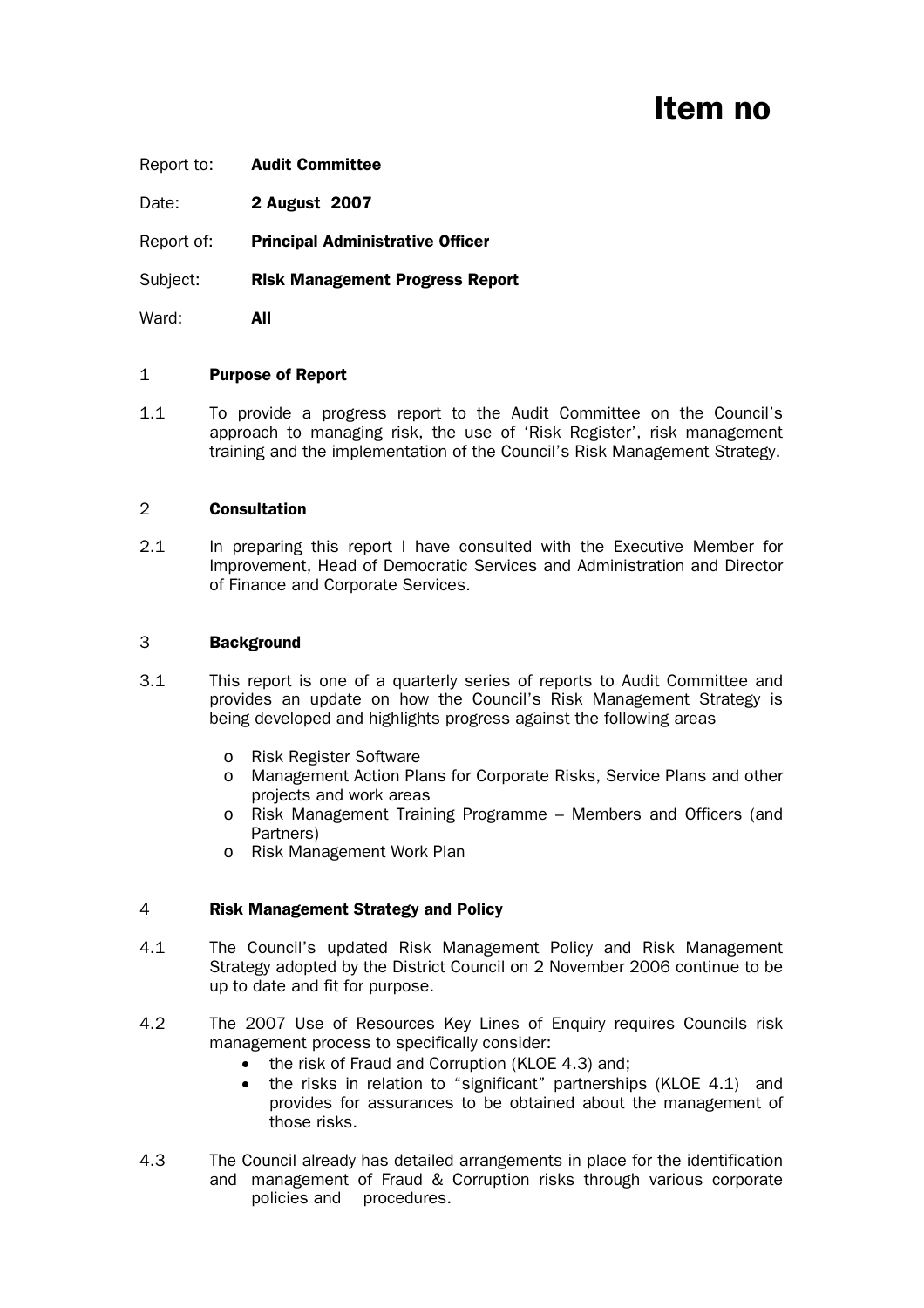4.4 However, to ensure the Council complies with the terminology in the Use of Resources assessment, the Council's Risk Management Strategy Steering Group recommends that the Councils "STORM" (Strategic and Operational Risk Management) methodology is amended to specifically include Fraud & Corruption as shown below; it being noted that Partnerships is already included:



4.4 New partnership arrangements are being actively managed in accordance with the Council's Partnership Framework although additional work is required to provide the assurances required for existing "significant" partnerships. This has been identified as an area where further attention is required and an action plan is being developed to comprehensively deal with this area

## 5 Corporate Risk Management Action Plans, Service Plan Risks and 'Risk Register' Software

- 5.1 There continues to be some slippage in the completion of the Management Action Plans and use of Risk Register by Managers; however this has been dealt with as part of the Corporate Planning and Service Planning and review processes. Both Management Team and Executive Members are reenforcing the need for these to be completed.
- 5.2 It is clear that most risks are being effectively managed and that risk management is well embedded. There are still some difficulties updating action plans and difficulties in fully utilising the "Risk Register" software. However, a comprehensive range of support has and continues to be provided to ensure that this is managed effectively. The deadline for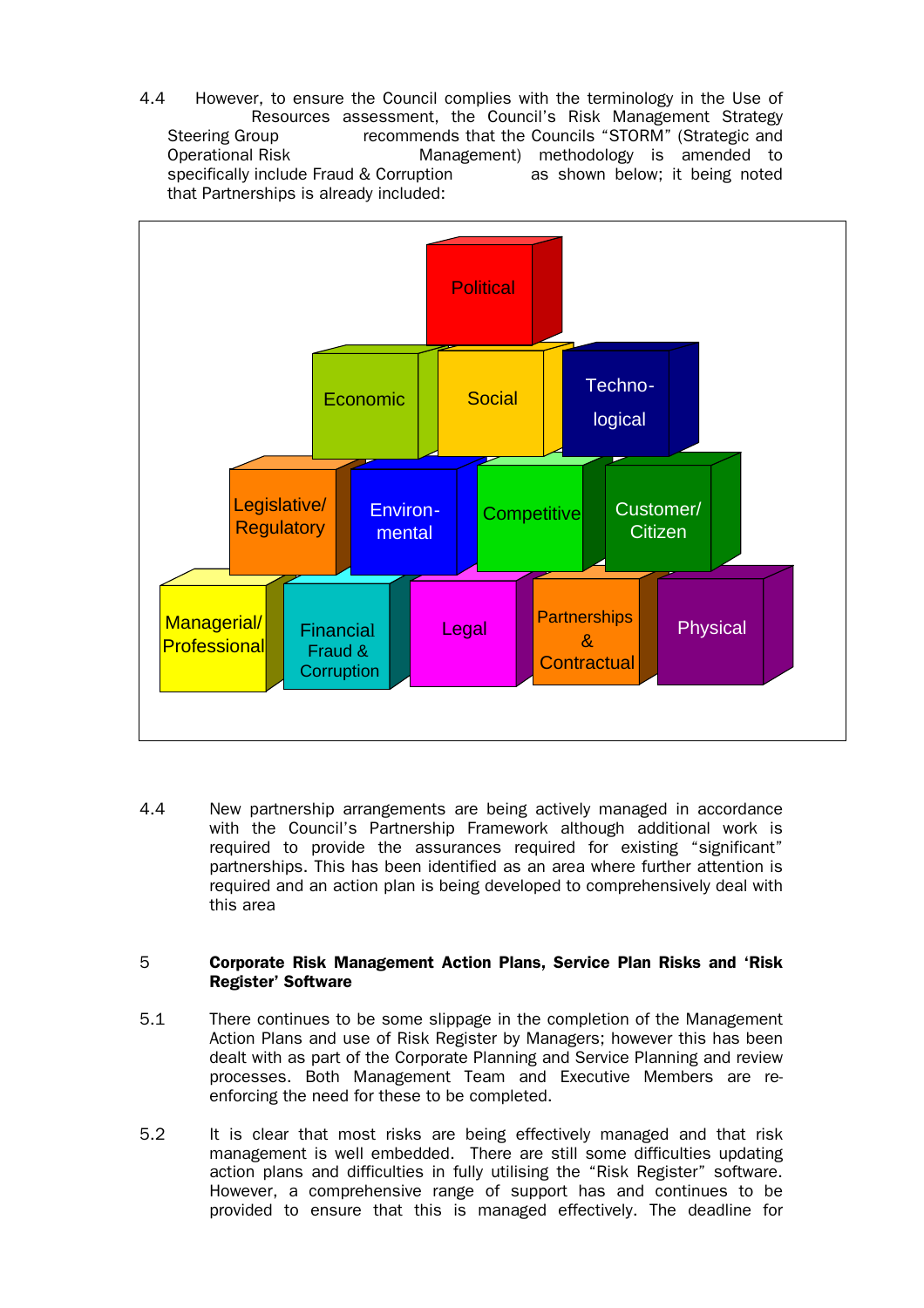completing all Service Plans was 20 July 2007 and thereafter they are all to be considered by Management Team to ensure they accord with the Council's corporate priorities. The Service risks will be captured as part of this process and a subsequent Corporate Risk Review will be undertaken once our Risk Register has been fully updated to take account of the Service Plans.

# 6 Risk Management Training Programme

- 6.1 I am currently developing a comprehensive training programme for all Members, Officers and Staff which will result in a menu of various training options that can be provided "in house". In the meantime, a Risk Management training session dedicated for Members of the Audit Committee is being programmed as part of the Audit Committee's own training programme. This will be of particular interest and relevance to new Members of the Audit Committee and will be a useful refresher for former Members where they feel this is appropriate.
- 6.2 Details of the full training programme will be included in my next quarterly report.

# 7 Risk Management Performance Workplan

7.1 A Risk Management performance Workplan is being developed which takes account of all the work that is undertaken in the Risk Management Function. The Workplan includes relevant action plans, measurable outcomes and a traffic light status indicator for all areas of work. This also includes the relevant action plans required to meet the judgement criteria under the Use of Resources – Key Lines of Enquiry  $(4.1)$  – "The Council manages its significant business risks".

A copy of KLOE 4.1 is attached as Appendix 1 for information.

 It is my intention that successful achievement of all the outcomes in the workplan would result in a level 4 Assessment under the Use of Resources judgement criteria.

7.2 I will liaise with the Chairman and Vice Chairman of the Audit Committee while finalising the workplan to ensure that it is relevant and fit for purpose and can be used as a tool by the Audit Committee to measure performance and progress on initiatives and actions within the Risk Management Function.

# 8 Implications

## 8.1 Financial

 There are no financial implications arising directly from the report. Any cost implications have been dealt with under existing budgets.

# 8.2 Legal

 There are no direct legal implications arising from this report however there is a legal obligation on the Council to ensure it effectively identifies and manages its risks.

### 8.3 Policy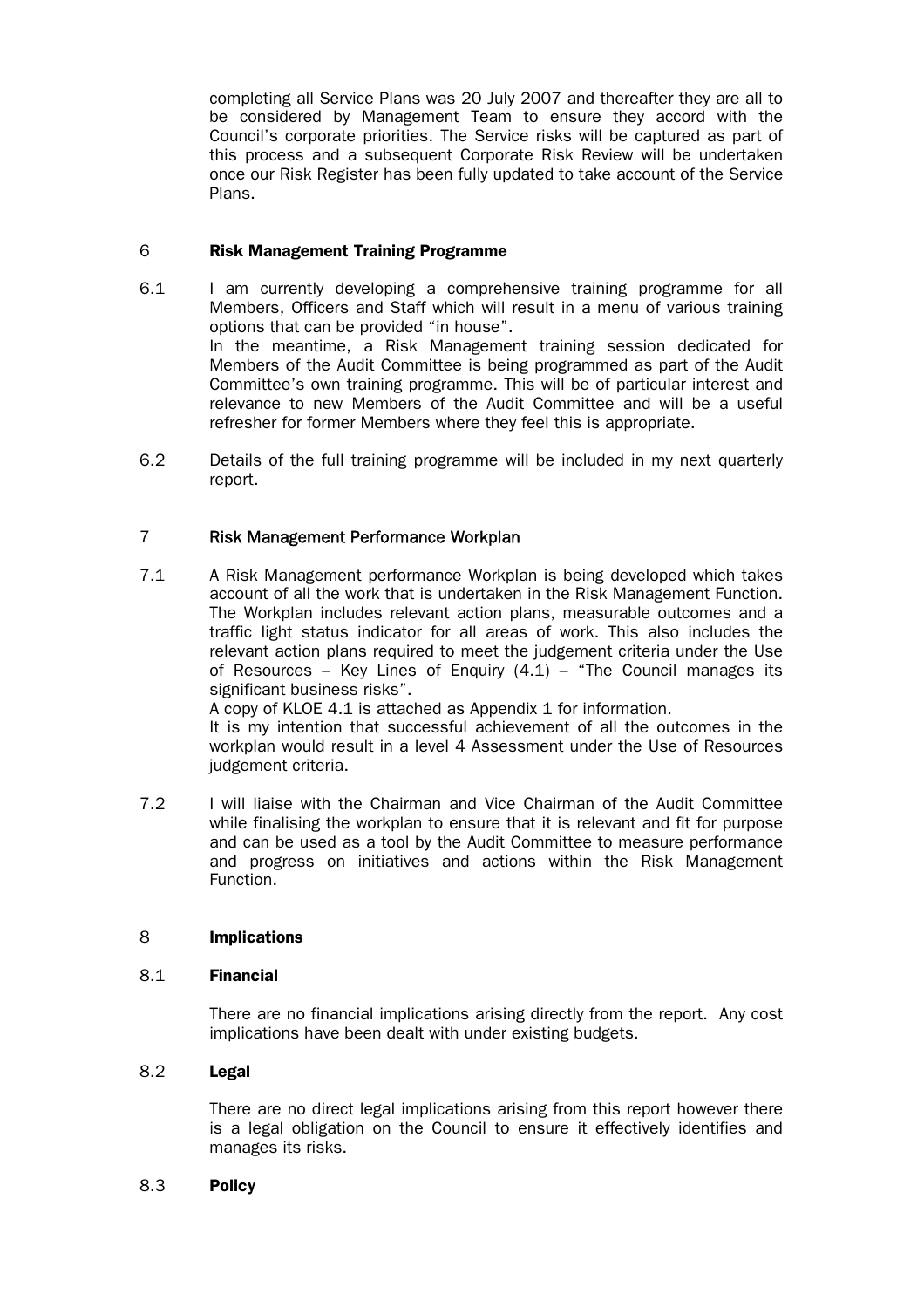There are no direct policy implications arising from this report.

## 8.4 Risk

 There are no specific risks arising from the report however, the need to effectively manage and improve the use of 'Risk Register' is critical to the Council's Risk Strategy and Policy.

## 8.5 Corporate Plan and Priorities

 These proposals are consistent with the Council's Mission, Priorities and Objectives. In particular the proposals are consistent with:-

 Priority 2 Striving for Excellence in the Workplace SFE2 To develop the capacity to achieve in the organisation SFE3 To ensure the corporate health of the Council through sound and prudent financial management

## 8.6 Equality and Diversity

There are no direct equality and diversity issues arising from the report.

# 8.7 E-Government

 There are no direct e-government issues arising from this report. The successful implementation and roll out of risk management software supports the e-government agenda.

#### 8.8 Procurement

 The procurement of the facilitated training sessions complies with the Council's procurement code of practice and Standing Orders for Contracts.

#### 8.9 Communication

 The relevant issues arising from this report will be communicated to all appropriate parties.

#### 9 Conclusion

9.1 The report updates Audit Committee on the Council's approach to managing risk and how it intends to comply with the adopted Policy and Strategy. In addition, the report identifies the progress made in capturing Service Risks, developing a training programme and a performance workplan for the Risk Management function.

### 10 Recommendation

- 10.1 Audit Committee is requested to:
	- Consider and note the content of the report